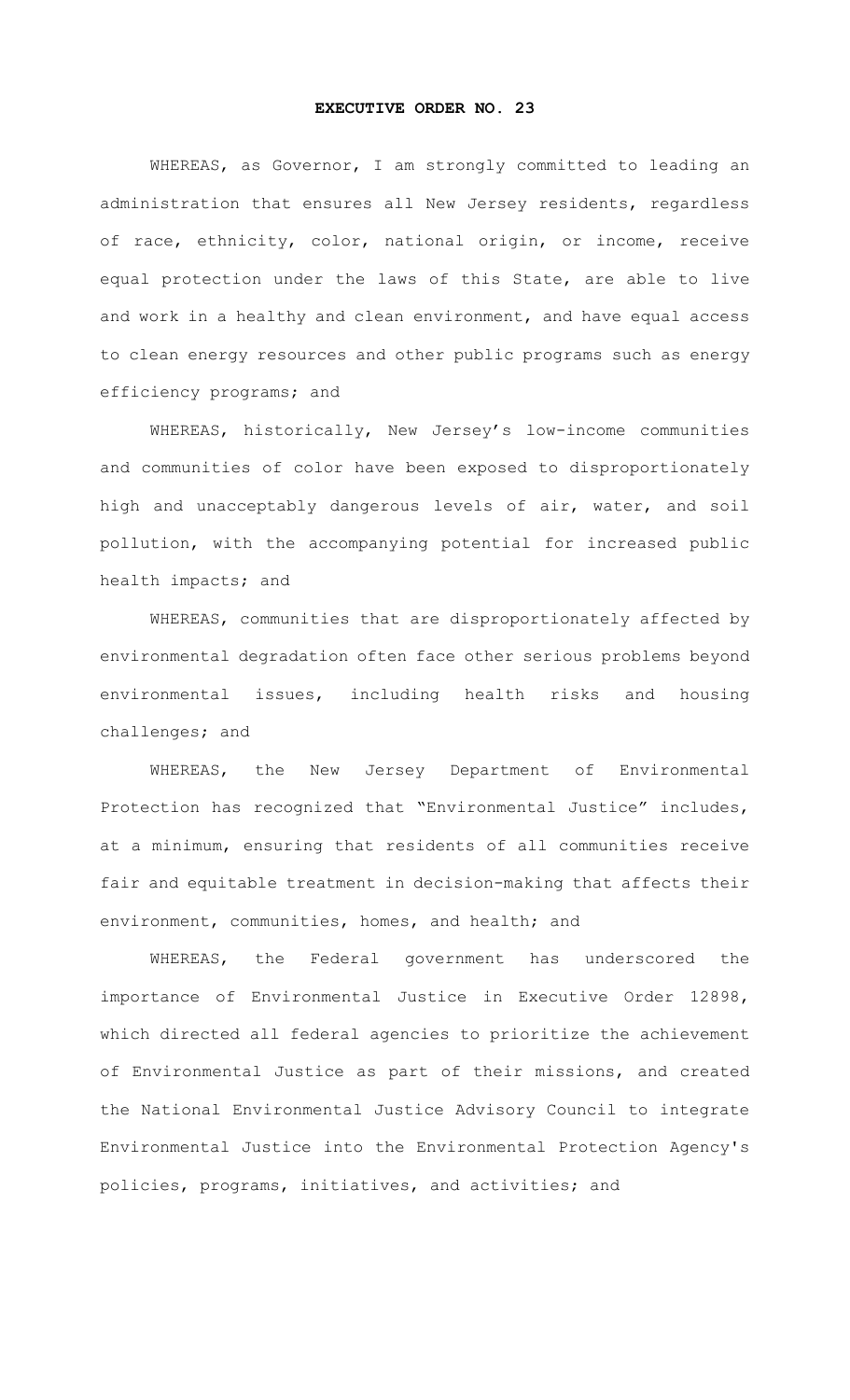WHEREAS, in the past, the State of New Jersey has acknowledged the importance of Environmental Justice and has taken some responsive action by establishing an Office of Environmental Justice within the Department of Environmental Protection and by forming a temporary Environmental Justice Advisory Council ("EJAC") to evaluate and make recommendations for addressing Environmental Justice issues; and

WHEREAS, the Department of Community Affairs, the Department of Environmental Protection, the Department of Health, and the Department of Law and Public Safety have entered into interagency collaborations to address environmental, health, and quality of life issues in low-income communities and communities of color; and

WHEREAS, in order to expand and improve upon these past efforts, all of the various departments, agencies, boards, and commissions comprising the Executive Branch of State government should consider Environmental Justice in implementing their diverse statutory and regulatory responsibilities;

NOW, THEREFORE, I, PHILIP D. MURPHY, Governor of the State of New Jersey, by virtue of the authority vested in me by the Constitution and by the Statutes of this State, do hereby ORDER and DIRECT:

1. The Department of Environmental Protection ("DEP"), in consultation with the Department of Law and Public Safety and other relevant departments, shall take the lead in developing guidance for all Executive branch departments and agencies for the consideration of Environmental Justice in implementing their statutory and regulatory responsibilities.

2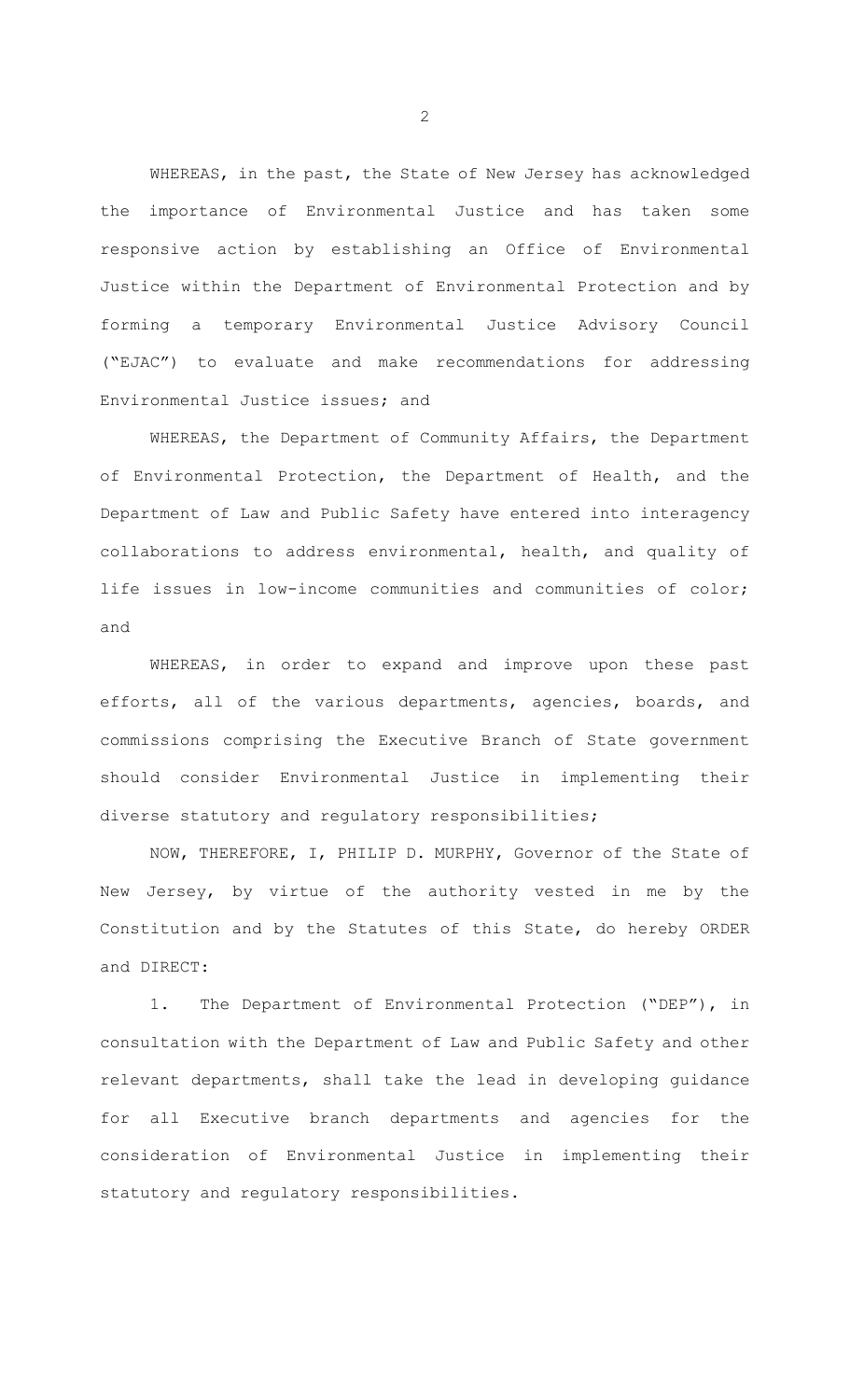2. A first draft of the guidance required under this Order shall be submitted to the Governor's Chief Policy Advisor not later than six months after the execution of this Order. The final guidance shall be completed not later than 90 days thereafter and shall be published on the Internet website of the Department of Environmental Protection.

3. All Executive Branch departments and agencies are hereby required, to the extent not inconsistent with law, to cooperate fully with DEP and to furnish DEP with such relevant information and assistance on a timely basis as is necessary to accomplish the purposes of this Order.

4. Following publication of final guidance, all Executive branch departments and agencies shall consider the issue of Environmental Justice and make evaluations and assessments in accordance with that guidance, to the extent not inconsistent with law.

5. The Environmental Justice Advisory Council ("EJAC") created within the Department of Environmental Protection, which is scheduled to expire on December 31, 2018, is hereby continued.

6. The EJAC shall continue in its duties in support of the Commissioner, and coordinate with the DEP and the Office of Environmental Justice in providing advice and guidance to Executive Branch departments and agencies pursuant to this Executive Order.

7. Nothing in this Executive Order is intended to create a private right of action to enforce any provision of this Order or any rule, guidance, or agency action developed pursuant thereto; nor shall this Order be construed to diminish any existing legal rights or remedies; nor shall this Order override any statutory or regulatory requirements.

3